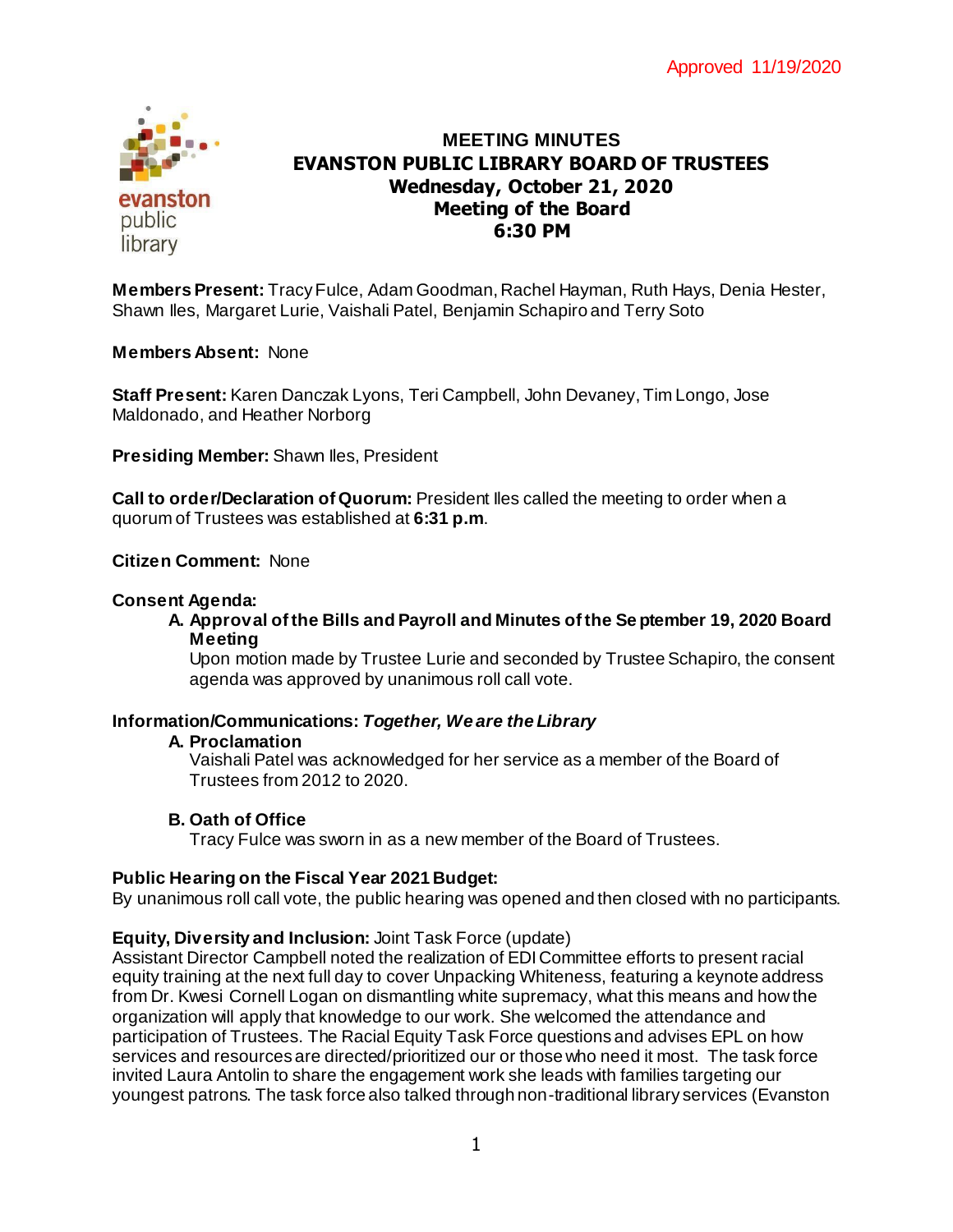Care Network, employment kits, virtual programming). Trustee Fulce will replace Trustee Hayman as a liaison to the RETF.

# **Library Director's Report:**

Director Danczak Lyons reiterated two highlights from her report. First, she continues conversation with Family Focus and CCS (who are voting to merge) to restate our interest in having a permanent presence at the future Foster Center, and invite the leadership to Robert Crown Library branch to see our most recent version of co-location. She also previewed the two new Family Engagement Coordinator positions that will be filled prior to the next meeting.

## **Staff Report:**

## **A. Administrative Services Report**

Assistant Director Campbell welcomed Erin Meisner to the Development team and Wills Bernadel to Facilities/Security. Property tax collection has reached 91% of budget verses 99% at this time last year. Expenditures are closely monitored however savings from furlough, attrition and the hiring freeze will plug the gap. EPL will vacate the north and south branches on time as planned. Preparations to complete capital maintenance and repair have begun.

## **Board Report/Development:**

State Per Capita Grant Requirements - The State of Illinois has not published the requirements for the next round of Per Capita grants; applications have historically been due in mid-January.

Trustee Hayman shared information regarding a free upcoming webinar Libraries Evolving Role as Critical Community Hubs from the Center for Digital Education. Trustee Goodman shared information regarding regular online training hosted by the Harwood Institute.

Trustee Lurie invites all Trustees to the upcoming Development Committee virtual meeting to begin work on the Reimagine EPL fundraising campaign.

## **Unfinished Business:**

# **A. Discussion of FY2021 Proposed Budget**

Director Lyons provided updated information relating to proposed adjustments to the budget to include planning for a Book and Technology Mobile, sponsoring community Zoom rooms and piloting a local transportation service to help residents reach the libraries.

## **B. Approval of 2021 Proposed Library Expenditure Budget**

The motion to approve the 2021 Library Expenditure budget was made by Trustee Schapiro, seconded by Trustee Hays and approved 8-0-1 (Trustee Fulce abstained).

## **C. Preliminary Tax Levy Estimate**

The proposed corporate and special purpose property taxes to be levied for tax year 2020 (fiscal year 2021) equals \$7,734,243 (net levy) which represents a .03% increase over the previous year. The proceeds will constitute 83.4% of projected revenue for 2021.

## **New Business:** No new business was discussed.

The motion to move into Executive Session was made by President Iles, seconded by Trustee Goodman, and approved by roll call vote.